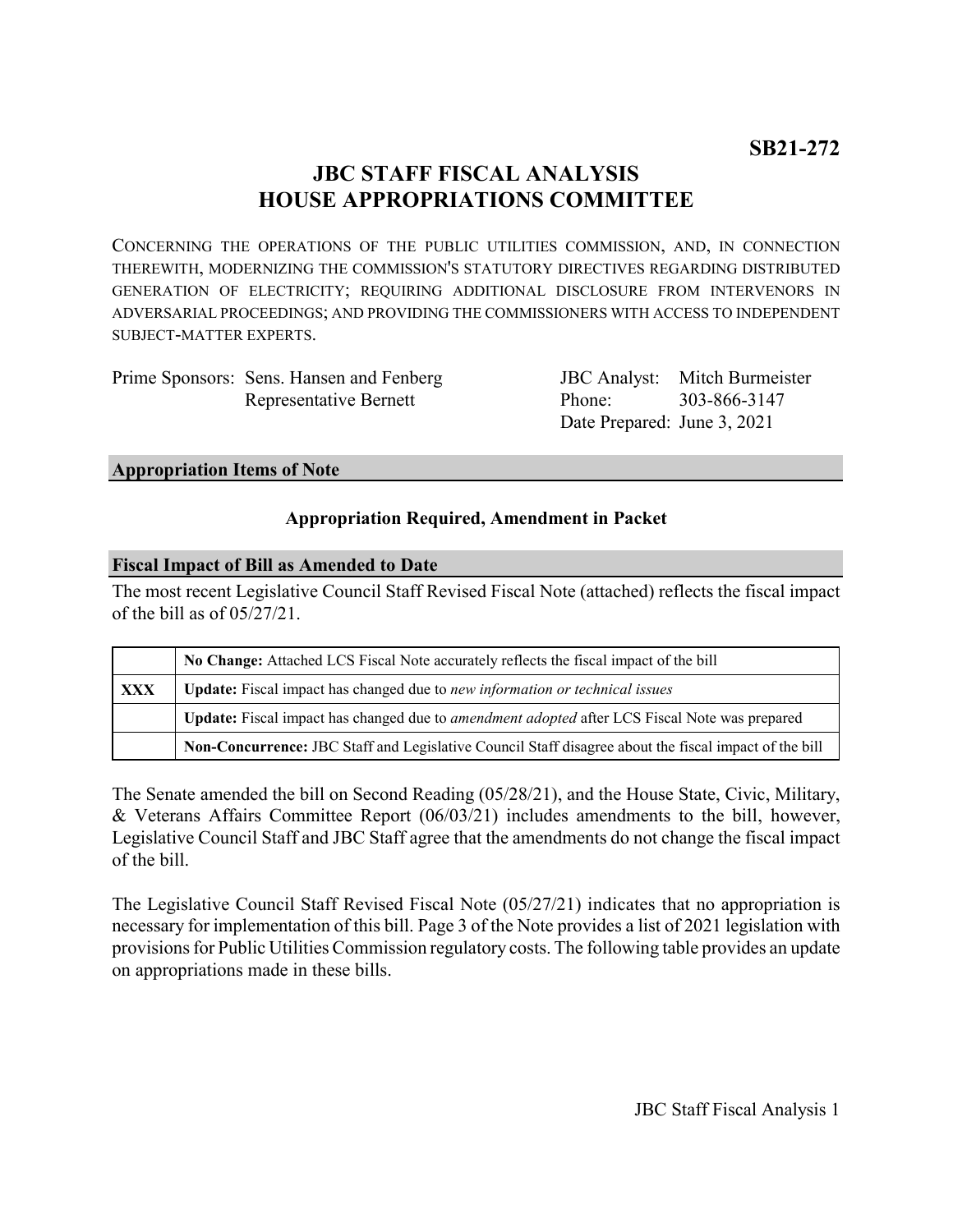| <b>Bill</b><br><b>Number</b> | <b>Bill Topic</b>                                                            | FY 2021-22<br><b>Required</b><br>Appropriation | FY 2021-22<br>Appropriation<br>(included in bill) | <b>Current Fund</b><br>Source* |  |
|------------------------------|------------------------------------------------------------------------------|------------------------------------------------|---------------------------------------------------|--------------------------------|--|
| HB 21-1269                   | PUC Study of<br>Community Choice<br>Energy                                   | \$48,391                                       | \$48,391                                          | General Fund                   |  |
| SB 21-072                    | <b>PUC</b> Modernize<br>Electric Transmission<br>Infrastructure              | \$500,000                                      | \$0                                               | No Appropriation               |  |
| SB 21-103                    | Sunset Office of<br>Consumer Counsel                                         | \$453,491                                      | \$453,491                                         | Fixed Utility Fund             |  |
| SB 21-108                    | PUC Gas Utility Safety<br><b>Inspection Authority</b>                        | \$423,448                                      | \$423,448                                         | General Fund                   |  |
| SB 21-246                    | <b>Electric Utilities</b><br>Promote Beneficial<br>Electrification           | \$168,448                                      | \$0                                               | No Appropriation               |  |
| SB 21-261                    | <b>PUC</b> Encourage<br>Renewable Energy<br>Generation                       | \$91,488                                       | \$0                                               | No Appropriation               |  |
| SB 21-264                    | <b>Adopt Programs</b><br>Reduce Greenhouse<br><b>Gas Emissions Utilities</b> | \$92,482                                       | \$0                                               | No Appropriation               |  |
| <b>TOTALS</b>                |                                                                              | \$1,777,748                                    | \$925,330                                         |                                |  |

**Pending 2021 Legislation with PUC Utility Regulatory Costs**

\*H.B. 21-1269, S.B. 21-072, and S.B. 21-108 have passed Third Reading in the Second Chamber. S.B. 21-246 and S.B. 21-261 have been referred to House Appropriations. S.B. 21-264 has not been introduced in the House.

Enactment of S.B. 21-272 will raise the cap on annual fees collected from regulated public utilities allowing for necessary appropriations in the legislation identified above to be made from the Public Utilities Commission Fixed Utility Fund (Fund). JBC Staff has prepared amendment J.001 (attached) to eliminate the General Fund appropriations in H.B. 21-1269 and S.B. 21-108 and to appropriate cash funds from the Fund for the implementation of H.B. 21-1269, S.B. 21-072, and S.B. 21-108. Amendments that include provisions to appropriate cash funds from the Fund for the implementation of S.B. 21-246, S.B. 21-261, and S.B. 21-264 will be prepared for each bill upon referral to House Appropriations.

| <b>Amendments in This Packet for Consideration by Appropriations Committee</b> |  |  |  |
|--------------------------------------------------------------------------------|--|--|--|
|--------------------------------------------------------------------------------|--|--|--|

| <b>Amendment</b> Description |                                        |
|------------------------------|----------------------------------------|
| J.001                        | Staff-prepared appropriation amendment |